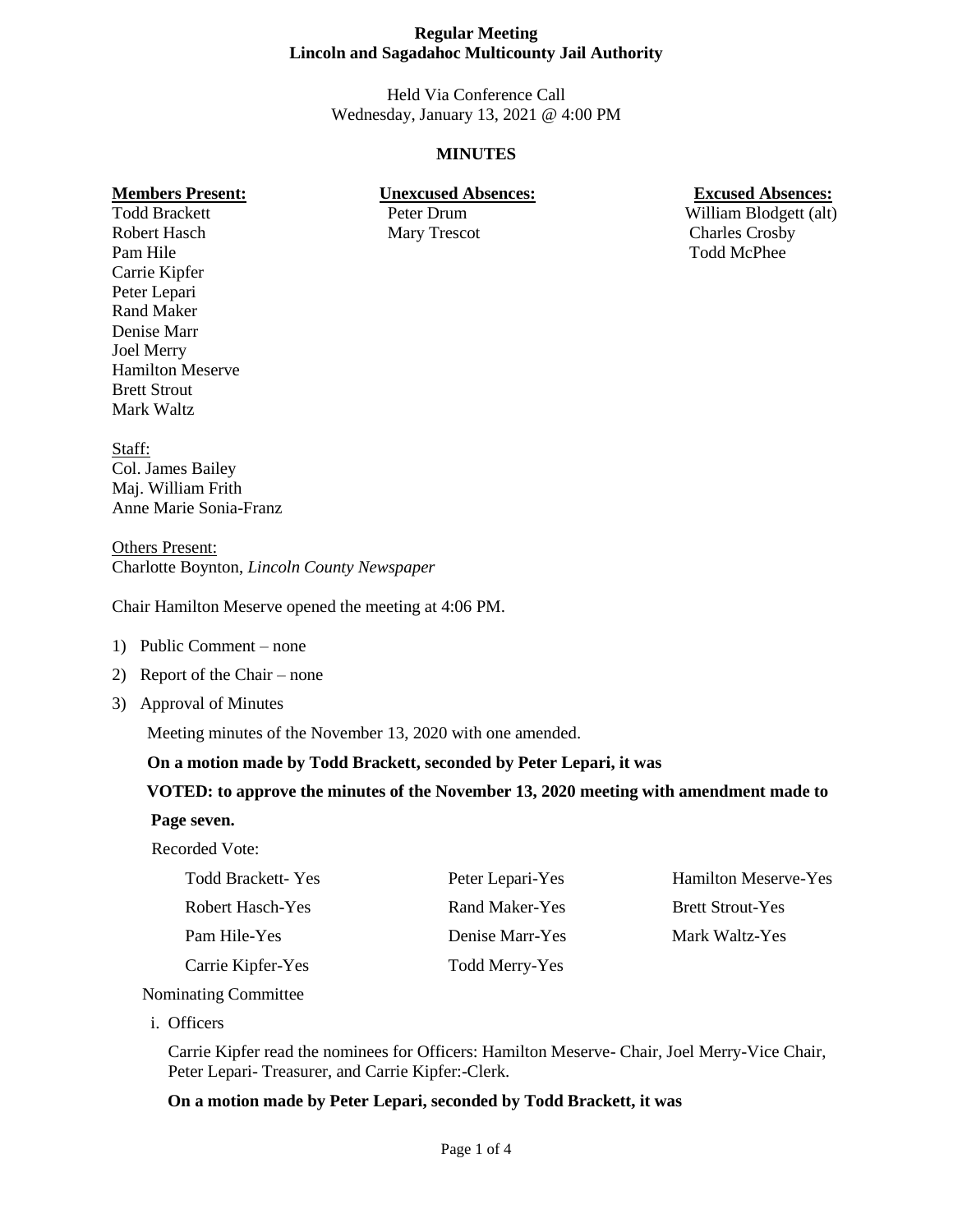#### **VOTED: to accept the following slate of officers:**

#### **Hamilton Meserve: Chair: Joel Merry: Vice-Chair: Peter Lepari: Treasurer: Carrie**

#### **Kipfer: Clerk.**

Recorded Vote:

| <b>Todd Brackett-Yes</b> | Peter Lepari-Yes | <b>Hamilton Meserve-Yes</b> |
|--------------------------|------------------|-----------------------------|
| Robert Hasch-Yes         | Rand Maker-Yes   | <b>Brett Strout-Yes</b>     |
| Pam Hile-Yes             | Denise Marr-Yes  | Mark Waltz-Yes              |
| Carrie Kipfer-Yes        | Todd Merry-Yes   |                             |

ii Executive Committee Members-at-Large.

Hamilton Meserve read the list for the Executive Committee voting on the Represents at large, which are Carrie Kipfer, Todd Brackett, and Peter Lepari.

 **On a motion made by Joel Merry, seconded by Mark Waltz, it was** 

## **VOTED: to accept the following Hamilton Meserve: Chair, Joel Merry: Vice-Chair, Members-at-large: Carrie Kipfer, Todd Brackett, and Peter Lepari.**

Recorded Vote:

| Todd Brackett-Yes | Peter Lepari-Yes | <b>Hamilton Meserve-Yes</b> |
|-------------------|------------------|-----------------------------|
| Robert Hasch-Yes  | Rand Maker-Yes   | <b>Brett Strout-Yes</b>     |
| Pam Hile-Yes      | Denise Marr-Yes  | Mark Waltz-Yes              |
| Carrie Kipfer-Yes | Todd Merry-Yes   |                             |

iii. Finance Committee

 Hamilton Meserve read the names of the Finance Committee Peter Lepari, Carrie Kipfer, Todd Brackett, Todd McPhee, and Pamela Hile.

iv. Human Resources Committee

 Hamilton Meserve stated no change to committee would stay as Pamela Hile, Denise Marr and Mary Trescot.

v. Public Relations Committee

Pam Hile stated that David Miller and David Sinclair declined to serve as alternates.

vi. Policy Committee

 Hamilton Meserve stated the committee would be Rand Maker, Brett Strout, and Joel Merry, Mary Trescot and William Blodgett.

vii. Building and Grounds Committee

 Hamilton Meserve stated the committee would be Brett Strout, Rand Maker, Todd McPhee, and Mark Waltz.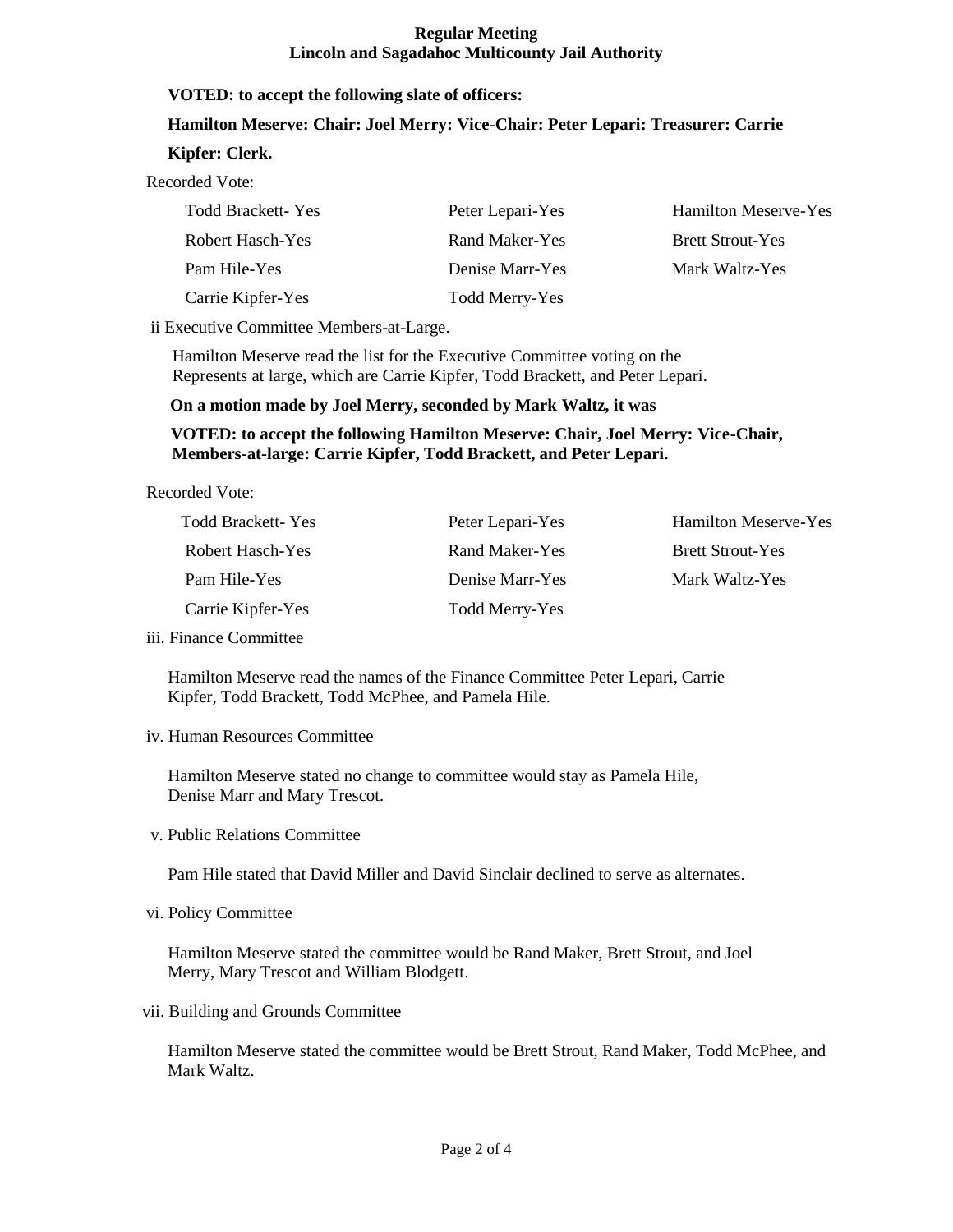#### 5) Committee Reports

a) Finance Committee-Peter Lepari stated we are at six months; the revenues are at 59.62 percent. Overall, our expenses are at 49.5 percent.

Carrie stated approval for supplemental fund from the state. Carrie put in a request for 294,000.00. Carrie stated we show the deficit in place of pulling from surplus in the future. Carrie suggested amending the FY21 budget. Finance Committee will look into it and present at the next meeting.

#### **The motion made by Carrie Kipfer, seconded by Joel Merry it was**

#### **VOTED: to approve Finance Reports as read.**

Recorded Vote:

| <b>Todd Brackett-Yes</b> | Peter Lepari-Yes | <b>Hamilton Meserve-Yes</b> |
|--------------------------|------------------|-----------------------------|
| Robert Hasch-Yes         | Rand Maker-Yes   | <b>Brett Strout-Yes</b>     |
| Pam Hile-Yes             | Denise Marr-Yes  | Mark Waltz-Yes              |
| Carrie Kipfer-Yes        | Todd Merry-Yes   |                             |

- b) Executive Committee –none.
- c) Human Resource Committee Pam Hile stated received the proposal for changes to Chapter Two Paid Leave provisions, the committee unanimously approved it.
- d) Policy Committee Rand Maker stated there was a suggested change in Policy 2.10 on page nine from Maine Criminal Justice Academy Board of Directors to Maine Criminal Justice Academy Board of Trustees. James stated that changes have occurred in the policy.

# **On a motion made by Peter Lepari, seconded by Mark Waltz, it was VOTED: to approve Policy 2.10 as read with change done by Colonel Bailey on page nine.**

Recorded Vote:

| <b>Todd Brackett-Yes</b> | Peter Lepari-Yes | <b>Hamilton Meserve-Yes</b> |
|--------------------------|------------------|-----------------------------|
| Robert Hasch-Yes         | Rand Maker-Yes   | <b>Brett Strout-Yes</b>     |
| Pam Hile-Yes             | Denise Marr-Yes  | Mark Waltz-Yes              |
| Carrie Kipfer-Yes        | Todd Merry-Yes   |                             |
|                          |                  |                             |

Rand stated that Policy 2.30 accepted as written.

# **On a motion made by Todd Brackett, seconded by Joel Merry, it was VOTED: to approve Policy 2.30 as written.**

Recorded Vote:

| Todd Brackett-Yes | Peter Lepari-Yes | <b>Hamilton Meserve-Yes</b> |
|-------------------|------------------|-----------------------------|
| Robert Hasch-Yes  | Rand Maker-Yes   | <b>Brett Strout-Yes</b>     |
| Pam Hile-Yes      | Denise Marr-Yes  | Mark Waltz-Yes              |
| Carrie Kipfer-Yes | Todd Merry-Yes   |                             |